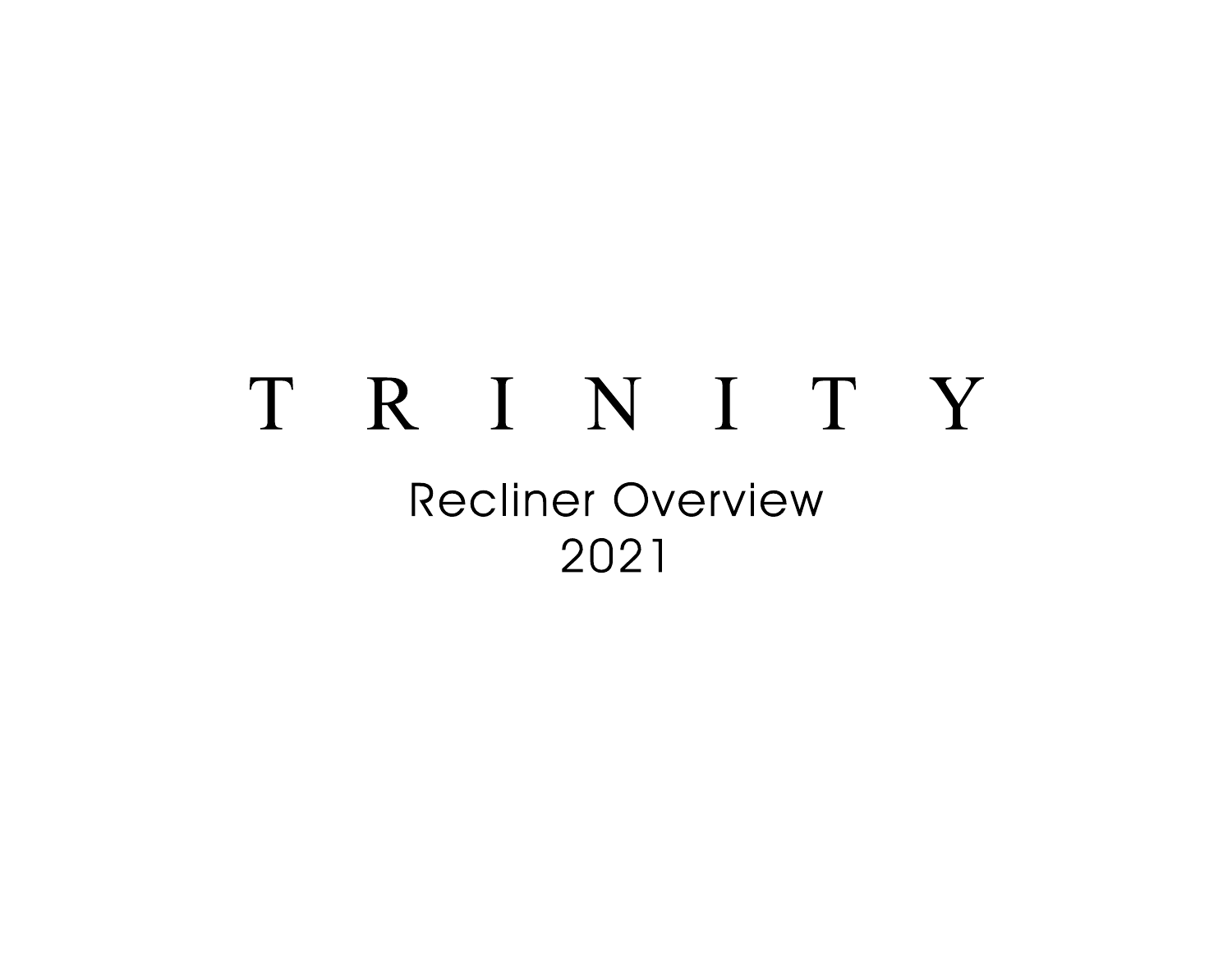### **Evolve** *Medical* **Recliner Overview**



| <b>Product Name</b><br>& Number: | Layflat<br>#1857-L | <b>Layflat Glider</b><br>#1857-LG | <b>Trendelenburg</b><br>#1857-T | <b>Bariatric Laflat</b><br>#1857-XL | <b>Bariatric Trendelenburg</b><br>#1857-XT |
|----------------------------------|--------------------|-----------------------------------|---------------------------------|-------------------------------------|--------------------------------------------|
| <b>Weight Capacity</b>           | 500lbs             | 500lbs                            | 500lbs                          | 600lbs                              | 600lbs                                     |
| ◆ Moisture Barrier:              | $\checkmark$       |                                   | $\checkmark$                    | $\checkmark$                        | $\checkmark$                               |
| <b>◇ Casters:</b>                | $\checkmark$       |                                   | $\checkmark$                    | $\checkmark$                        | $\checkmark$                               |
| ◆ Renewable Uph.:                | $\checkmark$       |                                   | $\checkmark$                    | $\checkmark$                        | $\checkmark$                               |
| <b>Urethane Arm Caps:</b>        |                    |                                   | $\checkmark$                    | $\checkmark$                        | $\checkmark$                               |
| <b>Wood Arm Caps:</b>            | $\checkmark$       | $\checkmark$                      | $\checkmark$                    | $\checkmark$                        | $\checkmark$                               |
| <b>Polyester Arms:</b>           | $\checkmark$       |                                   | $\checkmark$                    | $\checkmark$                        | $\checkmark$                               |
| <b>Combo Fabrics:</b>            | $\checkmark$       | $\checkmark$                      | $\checkmark$                    | $\checkmark$                        | $\checkmark$                               |
| <b>Tri-Coil Spring Seat:</b>     |                    |                                   |                                 | $\checkmark$                        |                                            |
| Side Tray:                       | $\checkmark$       | $\checkmark$                      | $\checkmark$                    | $\checkmark$                        | $\checkmark$                               |
| <b>IV Pole:</b>                  |                    |                                   | $\checkmark$                    | $\checkmark$                        | $\checkmark$                               |
| <b>Push Bar:</b>                 | $\checkmark$       | $\checkmark$                      | $\checkmark$                    | $\checkmark$                        | $\checkmark$                               |
| <b>Fold Down Arm:</b>            | $\checkmark$       |                                   | $\checkmark$                    | $\checkmark$                        | $\checkmark$                               |
| <b>Bag Holder:</b>               | $\checkmark$       |                                   | $\checkmark$                    | $\checkmark$                        | $\checkmark$                               |
| <b>Foot Rest:</b>                | $\checkmark$       | $\checkmark$                      | $\checkmark$                    | $\checkmark$                        | $\checkmark$                               |
| <b>Oxygen Tank Holder:</b>       | $\checkmark$       |                                   | $\checkmark$                    | $\checkmark$                        | $\checkmark$                               |
| <b>Electric Recline:</b>         |                    |                                   |                                 | ╰                                   |                                            |
| Heat & Massage:                  | $\checkmark$       | $\checkmark$                      | $\checkmark$                    | $\checkmark$                        | $\checkmark$                               |
| Heat:                            | $\checkmark$       | $\checkmark$                      | $\checkmark$                    | $\checkmark$                        | $\checkmark$                               |
| <b>Battery Backup:</b>           |                    | $\sqrt{}$                         | $\sqrt{}$                       | $\checkmark$                        | $\swarrow$                                 |
| <b>◇ Lifetime Warranty:</b>      | $\checkmark$       | $\checkmark$                      | $\checkmark$                    | $\checkmark$                        | $\checkmark$                               |
| Notes:                           |                    |                                   |                                 |                                     |                                            |
|                                  |                    |                                   |                                 |                                     |                                            |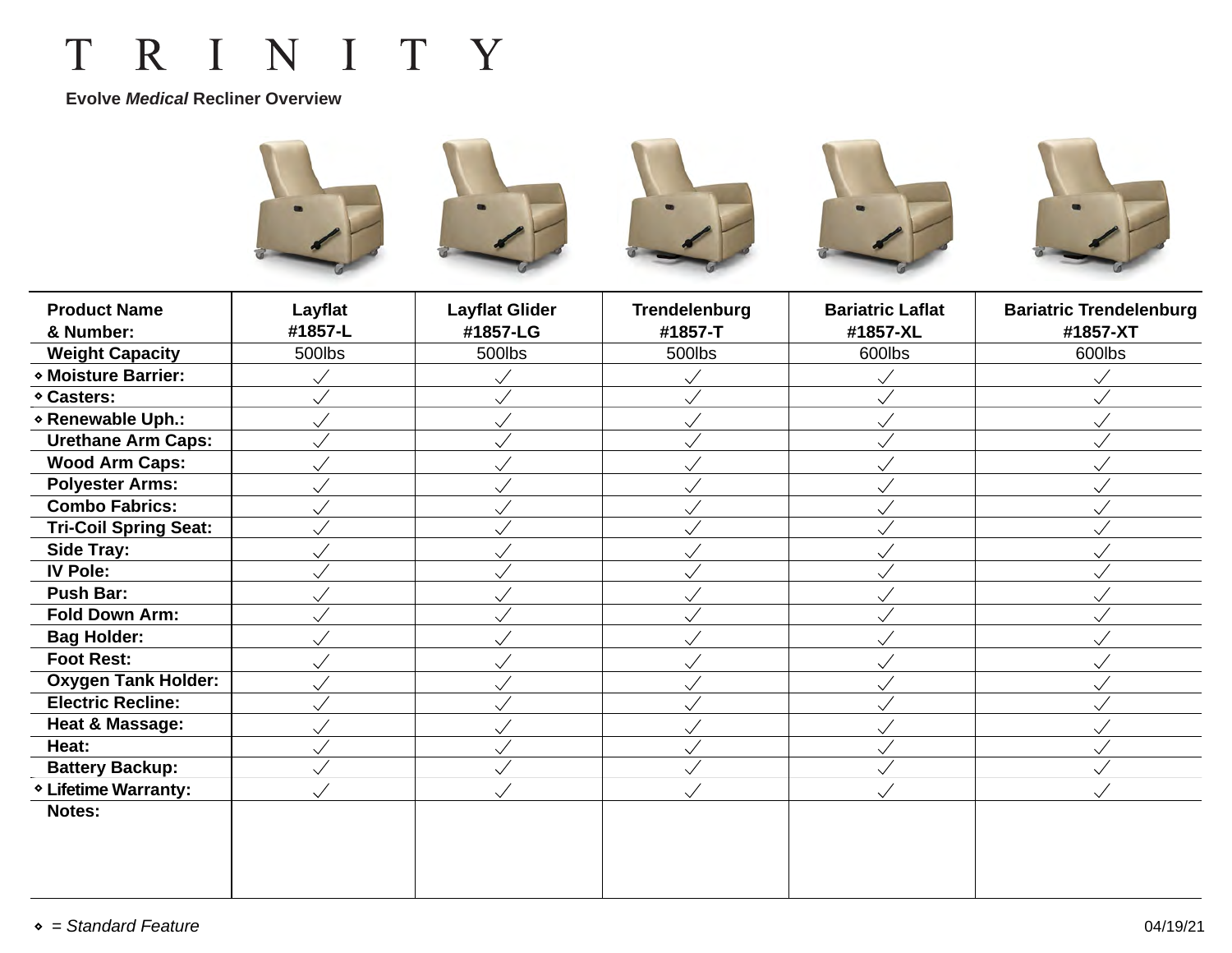### **Evolve** *Weight Activated* **Recliner Overview**



**P= # of Positions**

| <b>Product Name</b>            | 3P           | <b>Trendelenburg</b> | <b>Bariatric 3P</b> | <b>Bariatric Trendelen.</b> | <b>Drop Arm</b> | <b>Bariatric Drop Arm</b> |
|--------------------------------|--------------|----------------------|---------------------|-----------------------------|-----------------|---------------------------|
| & Number:                      | #1858        | 4P #1858-T           | #1858-X             | 4P #1858-XT                 | 3P #1860        | 3P #1860-X                |
| <b>Weight Capacity</b>         | 350lbs       | 350lbs               | 500lbs              | 500lbs                      | 350lbs          | 500lbs                    |
| <b>&amp; Moisture Barrier:</b> | $\checkmark$ | $\checkmark$         | $\checkmark$        |                             |                 |                           |
| <b>◇ Casters:</b>              |              | $\checkmark$         |                     |                             |                 |                           |
| ◆ Renewable Uph.:              | $\checkmark$ | $\checkmark$         | $\checkmark$        |                             | $\checkmark$    |                           |
| <b>Urethane Arm Caps:</b>      | $\checkmark$ |                      |                     |                             |                 |                           |
| <b>Wood Arm Caps:</b>          |              | $\checkmark$         |                     |                             |                 |                           |
| <b>Polyester Arms:</b>         |              | $\checkmark$         |                     |                             |                 |                           |
| <b>Combo Fabrics:</b>          |              | $\checkmark$         |                     |                             |                 |                           |
| <b>Tri-Coil Spring Seat:</b>   |              | $\checkmark$         |                     |                             |                 |                           |
| Side Tray:                     | $\checkmark$ | $\checkmark$         | $\checkmark$        |                             |                 |                           |
| <b>IV Pole:</b>                | $\sqrt{}$    |                      |                     |                             |                 |                           |
| <b>Push Bar:</b>               | $\checkmark$ | $\checkmark$         |                     |                             |                 |                           |
| <b>Fold Down Arm:</b>          |              |                      |                     |                             |                 |                           |
| <b>Bag Holder:</b>             |              | $\prec$              |                     |                             | $\checkmark$    |                           |
| <b>Foot Rest:</b>              |              |                      |                     |                             |                 |                           |
| <b>Oxygen Tank Holder:</b>     | $\sqrt{}$    | $\sqrt{}$            | $\sqrt{}$           | $\sqrt{}$                   | $\checkmark$    | $\sqrt{}$                 |
| <b>Electric Recline:</b>       |              |                      |                     |                             |                 |                           |
| <b>Heat &amp; Massage:</b>     |              |                      |                     |                             |                 |                           |
| Heat:                          |              |                      |                     |                             |                 |                           |
| <b>Battery Backup:</b>         |              |                      |                     |                             |                 |                           |
| <b>Eifetime Warranty:</b>      | $\checkmark$ | $\sqrt{}$            | $\sqrt{}$           | $\checkmark$                | $\sqrt{}$       | $\checkmark$              |
| Notes:                         |              |                      |                     |                             |                 |                           |
|                                |              |                      |                     |                             |                 |                           |
|                                |              |                      |                     |                             |                 |                           |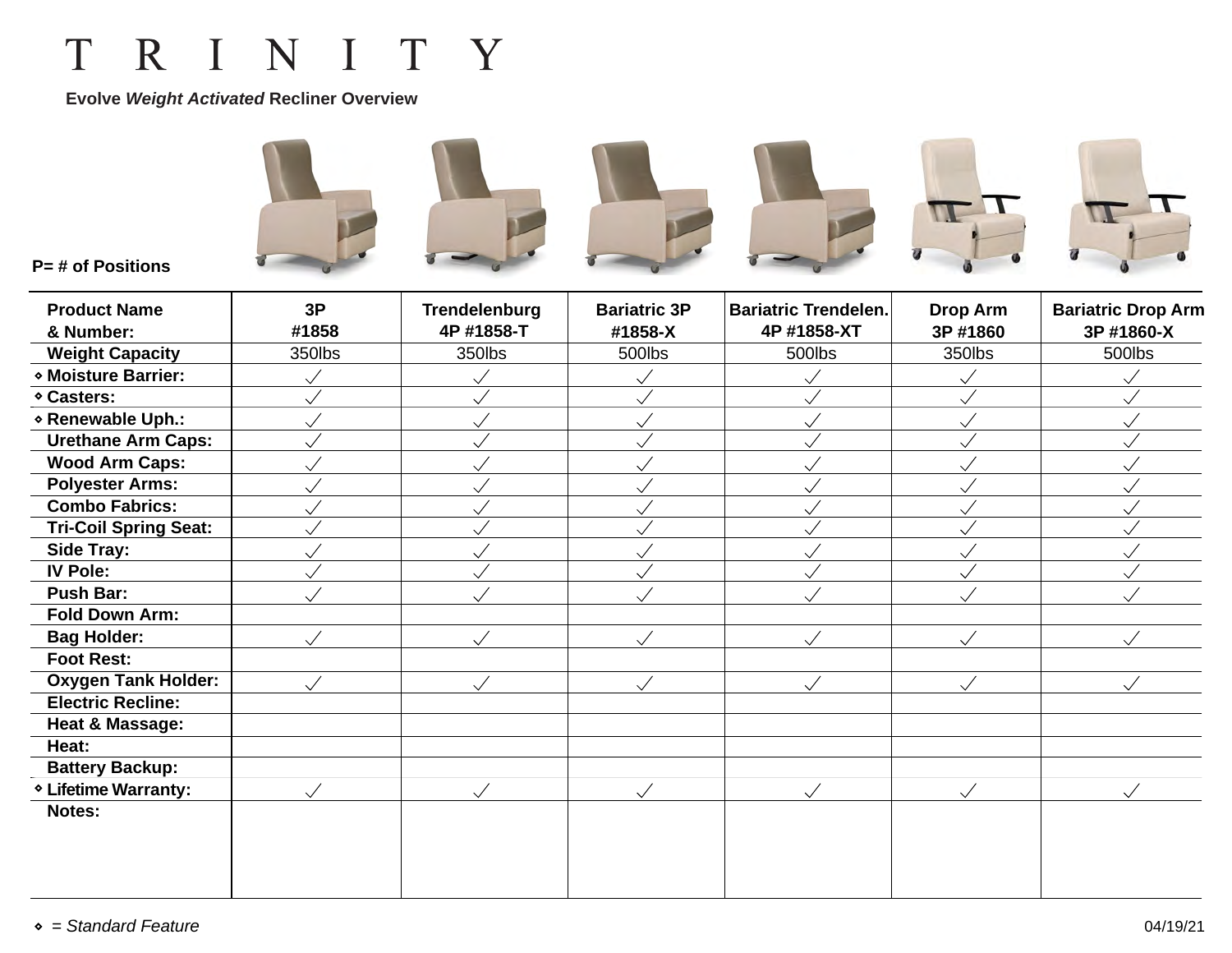#### **Evolve** *Wallsaver* **Recliner Overview**





| & Number:<br>#1855<br>#1855-X<br><b>Weight Capacity</b><br>350lbs<br>500lbs<br><b>&amp; Moisture Barrier:</b><br>$\checkmark$<br>$\checkmark$<br><b>Casters:</b><br>◆ Renewable Uph.:<br>$\checkmark$<br>$\checkmark$<br><b>Urethane Arm Caps:</b><br>$\checkmark$<br>$\checkmark$ |  |
|------------------------------------------------------------------------------------------------------------------------------------------------------------------------------------------------------------------------------------------------------------------------------------|--|
|                                                                                                                                                                                                                                                                                    |  |
|                                                                                                                                                                                                                                                                                    |  |
|                                                                                                                                                                                                                                                                                    |  |
|                                                                                                                                                                                                                                                                                    |  |
|                                                                                                                                                                                                                                                                                    |  |
|                                                                                                                                                                                                                                                                                    |  |
| <b>Wood Arm Caps:</b><br>$\checkmark$<br>$\checkmark$                                                                                                                                                                                                                              |  |
| <b>Polyester Arms:</b><br>$\checkmark$<br>$\checkmark$                                                                                                                                                                                                                             |  |
| <b>Combo Fabrics:</b><br>$\checkmark$<br>$\checkmark$                                                                                                                                                                                                                              |  |
| <b>Tri-Coil Spring Seat:</b><br>$\checkmark$                                                                                                                                                                                                                                       |  |
| <b>Side Tray:</b>                                                                                                                                                                                                                                                                  |  |
| <b>IV Pole:</b>                                                                                                                                                                                                                                                                    |  |
| <b>Push Bar:</b>                                                                                                                                                                                                                                                                   |  |
| <b>Fold Down Arm:</b>                                                                                                                                                                                                                                                              |  |
| <b>Bag Holder:</b><br>$\prec$<br>$\sqrt{}$                                                                                                                                                                                                                                         |  |
| <b>Foot Rest:</b>                                                                                                                                                                                                                                                                  |  |
| <b>Oxygen Tank Holder:</b>                                                                                                                                                                                                                                                         |  |
| <b>Electric Recline:</b><br>$\checkmark$                                                                                                                                                                                                                                           |  |
| <b>Heat &amp; Massage:</b><br>$\checkmark$<br>$\checkmark$                                                                                                                                                                                                                         |  |
| Heat:<br>$\checkmark$<br>$\checkmark$                                                                                                                                                                                                                                              |  |
| <b>Battery Backup:</b><br>$\checkmark$<br>$\checkmark$                                                                                                                                                                                                                             |  |
| <b>Elifetime Warranty:</b><br>$\checkmark$<br>$\checkmark$                                                                                                                                                                                                                         |  |
| Notes:                                                                                                                                                                                                                                                                             |  |
|                                                                                                                                                                                                                                                                                    |  |
|                                                                                                                                                                                                                                                                                    |  |
|                                                                                                                                                                                                                                                                                    |  |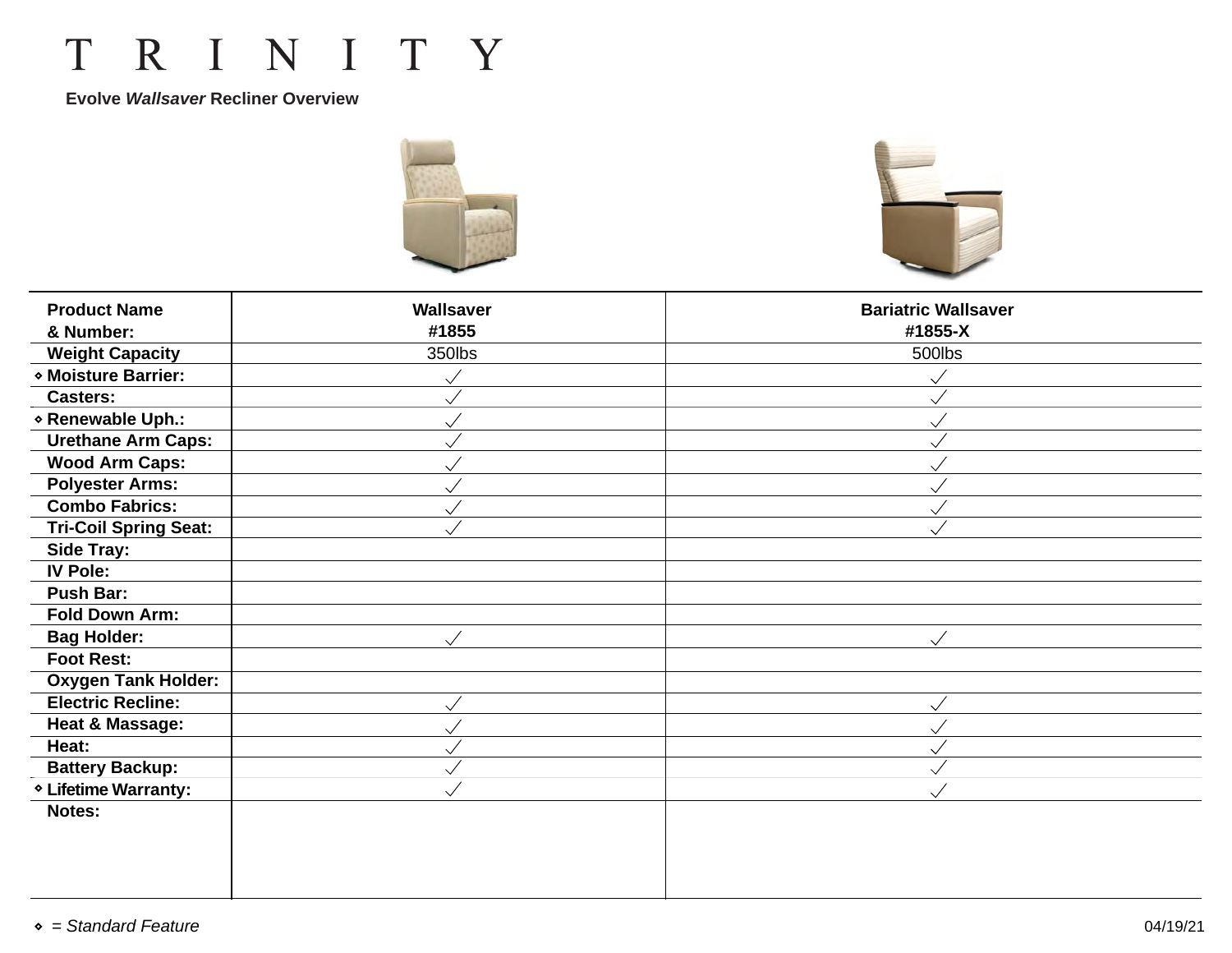### **Replay** *Medical* **Recliner Overview**



| <b>Product Name</b><br>& Number: | Layflat<br>#1513-L | <b>Trendelenburg</b><br>#1513-T | <b>Bariatric Layflat</b><br>#1513-XL | <b>Bariatric Trendelenburg</b><br>#1513-XT |
|----------------------------------|--------------------|---------------------------------|--------------------------------------|--------------------------------------------|
|                                  |                    |                                 |                                      |                                            |
| <b>Weight Capacity</b>           | 500lbs             | 500lbs                          | 600lbs                               | 600lbs                                     |
| <b>&amp; Moisture Barrier:</b>   | $\checkmark$       |                                 |                                      | $\checkmark$                               |
| <b>◇ Casters:</b>                |                    |                                 |                                      | $\checkmark$                               |
| ◆ Renewable Uph.:                |                    | $\checkmark$                    |                                      | $\checkmark$                               |
| <b>Urethane Arm Caps:</b>        |                    |                                 |                                      |                                            |
| <b>Wood Arm Caps:</b>            | $\checkmark$       |                                 | $\checkmark$                         | $\checkmark$                               |
| <b>Polyester Arms:</b>           |                    |                                 |                                      | $\checkmark$                               |
| <b>Combo Fabrics:</b>            |                    |                                 |                                      | $\checkmark$                               |
| <b>Tri-Coil Spring Seat:</b>     |                    |                                 |                                      | $\checkmark$                               |
| Side Tray:                       |                    |                                 |                                      | $\checkmark$                               |
| <b>IV Pole:</b>                  |                    |                                 |                                      | $\checkmark$                               |
| <b>Push Bar:</b>                 |                    |                                 |                                      |                                            |
| <b>Fold Down Arm:</b>            |                    |                                 |                                      |                                            |
| <b>Bag Holder:</b>               |                    |                                 |                                      | $\checkmark$                               |
| <b>Foot Rest:</b>                |                    |                                 |                                      | $\checkmark$                               |
| <b>Oxygen Tank Holder:</b>       |                    |                                 |                                      | $\checkmark$                               |
| <b>Electric Recline:</b>         |                    |                                 |                                      |                                            |
| <b>Heat &amp; Massage:</b>       |                    |                                 |                                      | $\checkmark$                               |
| Heat:                            |                    |                                 |                                      | $\checkmark$                               |
| <b>Battery Backup:</b>           |                    | $\overline{\sqrt{ }}$           |                                      | $\checkmark$                               |
| <b>Eifetime Warranty:</b>        |                    | $\checkmark$                    |                                      | $\swarrow$                                 |
| Notes:                           |                    |                                 |                                      |                                            |
|                                  |                    |                                 |                                      |                                            |
|                                  |                    |                                 |                                      |                                            |
|                                  |                    |                                 |                                      |                                            |
|                                  |                    |                                 |                                      |                                            |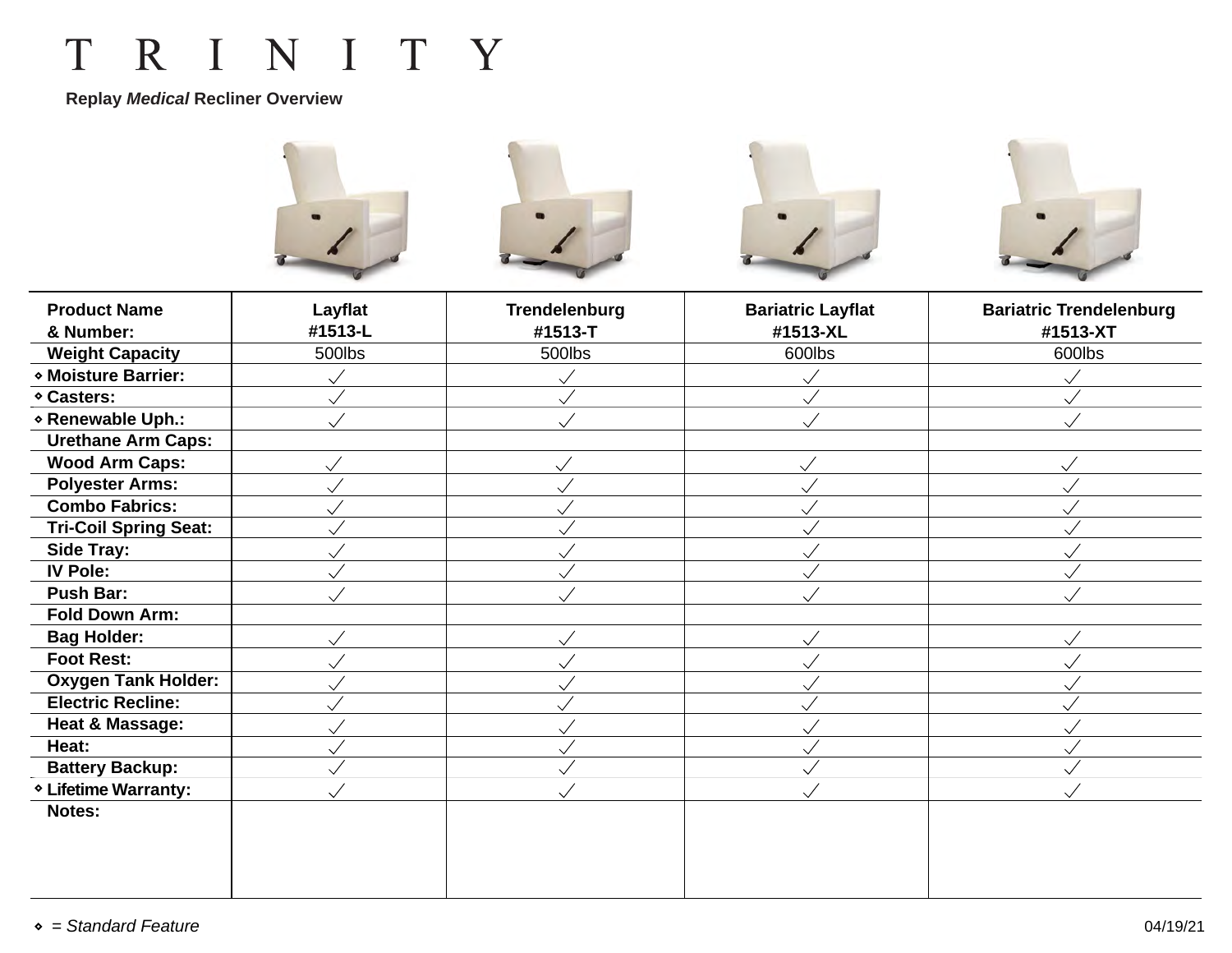**Replay** *Stand-Up & Wallsaver* **Recliners Overview**



| <b>Product Name</b>            | <b>Electric Stand-Up</b> | <b>Wallsaver</b> | <b>Bariatric Wallsaver</b> |
|--------------------------------|--------------------------|------------------|----------------------------|
| & Number:                      | #1512                    | #1511            | #1511-X                    |
| <b>Weight Capacity</b>         | 350lbs                   | 350lbs           | 500lbs                     |
| <b>&amp; Moisture Barrier:</b> | $\checkmark$             | $\checkmark$     | $\checkmark$               |
| <b>Casters:</b>                | $\checkmark$             | $\checkmark$     | $\checkmark$               |
| ◆ Renewable Uph.:              |                          | $\checkmark$     | $\checkmark$               |
| <b>Urethane Arm Caps:</b>      |                          |                  |                            |
| <b>Wood Arm Caps:</b>          | $\checkmark$             | $\checkmark$     | $\checkmark$               |
| <b>Polyester Arms:</b>         |                          | $\checkmark$     | $\checkmark$               |
| <b>Combo Fabrics:</b>          | $\checkmark$             | $\checkmark$     | $\checkmark$               |
| <b>Tri-Coil Spring Seat:</b>   |                          | $\checkmark$     | $\checkmark$               |
| Side Tray:                     |                          |                  |                            |
| <b>IV Pole:</b>                |                          |                  |                            |
| <b>Push Bar:</b>               |                          |                  |                            |
| <b>Fold Down Arm:</b>          |                          |                  |                            |
| <b>Bag Holder:</b>             |                          |                  |                            |
| <b>Foot Rest:</b>              |                          |                  |                            |
| <b>Oxygen Tank Holder:</b>     |                          |                  |                            |
| <b>Electric Recline:</b>       |                          | $\checkmark$     | $\checkmark$               |
| <b>Heat &amp; Massage:</b>     | $\checkmark$             | $\checkmark$     | $\checkmark$               |
| Heat:                          |                          | $\checkmark$     | $\checkmark$               |
| <b>Battery Backup:</b>         |                          | $\checkmark$     | $\ddot{\phantom{1}}$       |
| <b>Eifetime Warranty:</b>      |                          | $\checkmark$     | $\checkmark$               |
| Notes:                         |                          |                  |                            |
|                                |                          |                  |                            |
|                                |                          |                  |                            |
|                                |                          |                  |                            |
|                                |                          |                  |                            |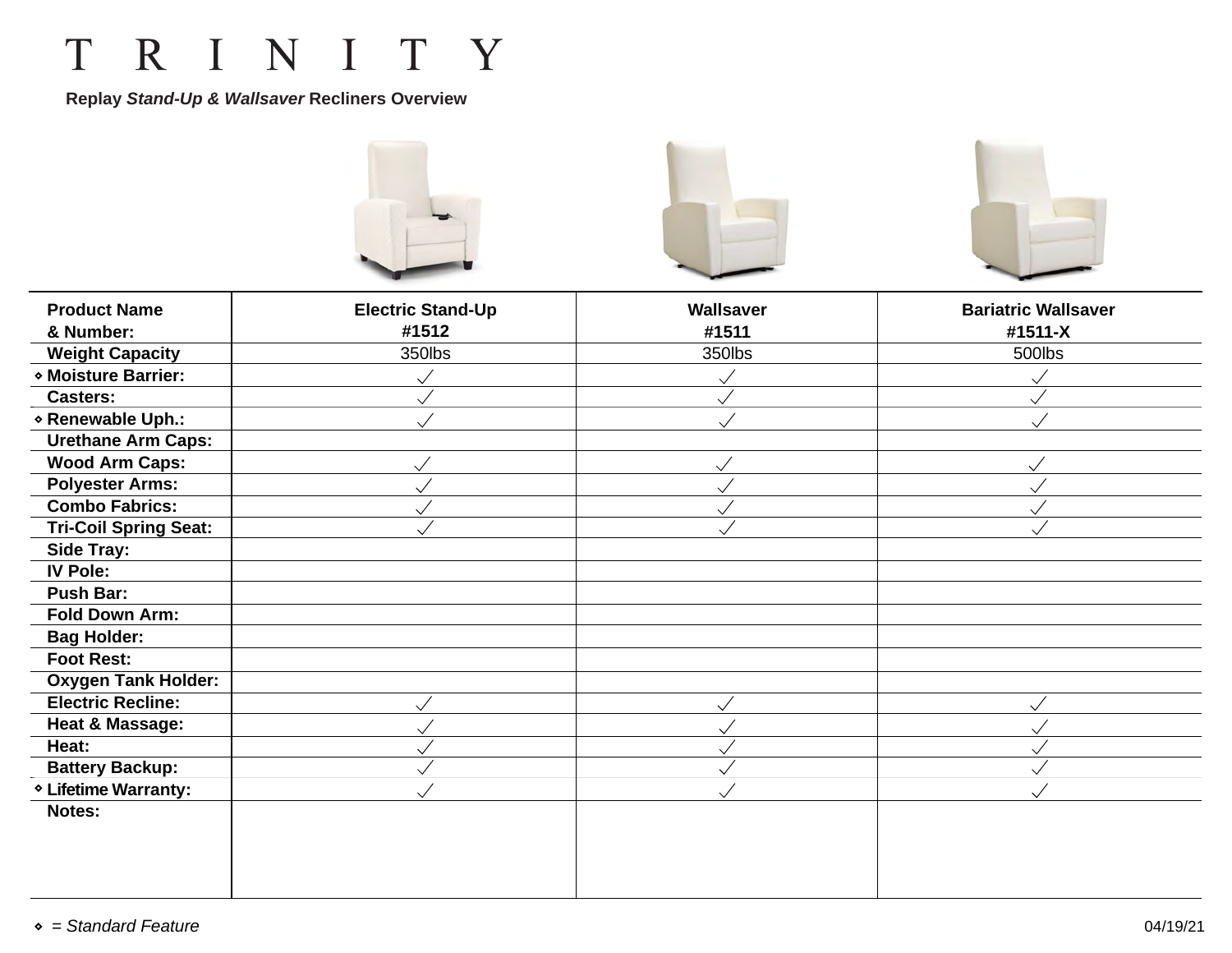#### **Revival** *Medical* **Recliner Overview**



| <b>Product Name</b>            | Layflat      | <b>Trendelenburg</b>  | <b>Bariatric Layflat</b> | <b>Bariatric Trendelenburg</b> |
|--------------------------------|--------------|-----------------------|--------------------------|--------------------------------|
| & Number:                      | #1813-L      | #1813-T               | #1813-XL                 | #1813-XT                       |
| <b>Weight Capacity</b>         | 500lbs       | 500lbs                | 600lbs                   | 600lbs                         |
| <b>&amp; Moisture Barrier:</b> |              | $\checkmark$          |                          | $\checkmark$                   |
| <b>◇ Casters:</b>              |              | $\checkmark$          |                          | $\checkmark$                   |
| ◆ Renewable Uph.:              |              | $\sqrt{}$             |                          | $\ddotsc$                      |
| <b>Urethane Arm Caps:</b>      |              |                       |                          |                                |
| <b>Wood Arm Caps:</b>          |              |                       |                          |                                |
| <b>Polyester Arms:</b>         |              |                       |                          |                                |
| <b>Combo Fabrics:</b>          | $\checkmark$ | $\checkmark$          |                          | $\checkmark$                   |
| <b>Tri-Coil Spring Seat:</b>   |              | $\checkmark$          |                          | $\checkmark$                   |
| Side Tray:                     |              | $\checkmark$          |                          | $\checkmark$                   |
| <b>IV Pole:</b>                |              | $\checkmark$          |                          | $\checkmark$                   |
| Push Bar:                      |              |                       |                          |                                |
| <b>Fold Down Arm:</b>          |              |                       |                          |                                |
| <b>Bag Holder:</b>             |              | $\checkmark$          |                          | $\checkmark$                   |
| <b>Foot Rest:</b>              |              | $\checkmark$          |                          | $\checkmark$                   |
| <b>Oxygen Tank Holder:</b>     |              | $\checkmark$          |                          | $\checkmark$                   |
| <b>Electric Recline:</b>       |              |                       |                          | $\ddot{\phantom{1}}$           |
| Heat & Massage:                |              | $\checkmark$          |                          | $\checkmark$                   |
| Heat:                          |              | $\checkmark$          |                          | $\checkmark$                   |
| <b>Battery Backup:</b>         |              | $\overline{\sqrt{ }}$ |                          | $\checkmark$                   |
| <b>Eifetime Warranty:</b>      |              | $\checkmark$          | $\checkmark$             | $\checkmark$                   |
| Notes:                         |              |                       |                          |                                |
|                                |              |                       |                          |                                |
|                                |              |                       |                          |                                |
|                                |              |                       |                          |                                |
|                                |              |                       |                          |                                |